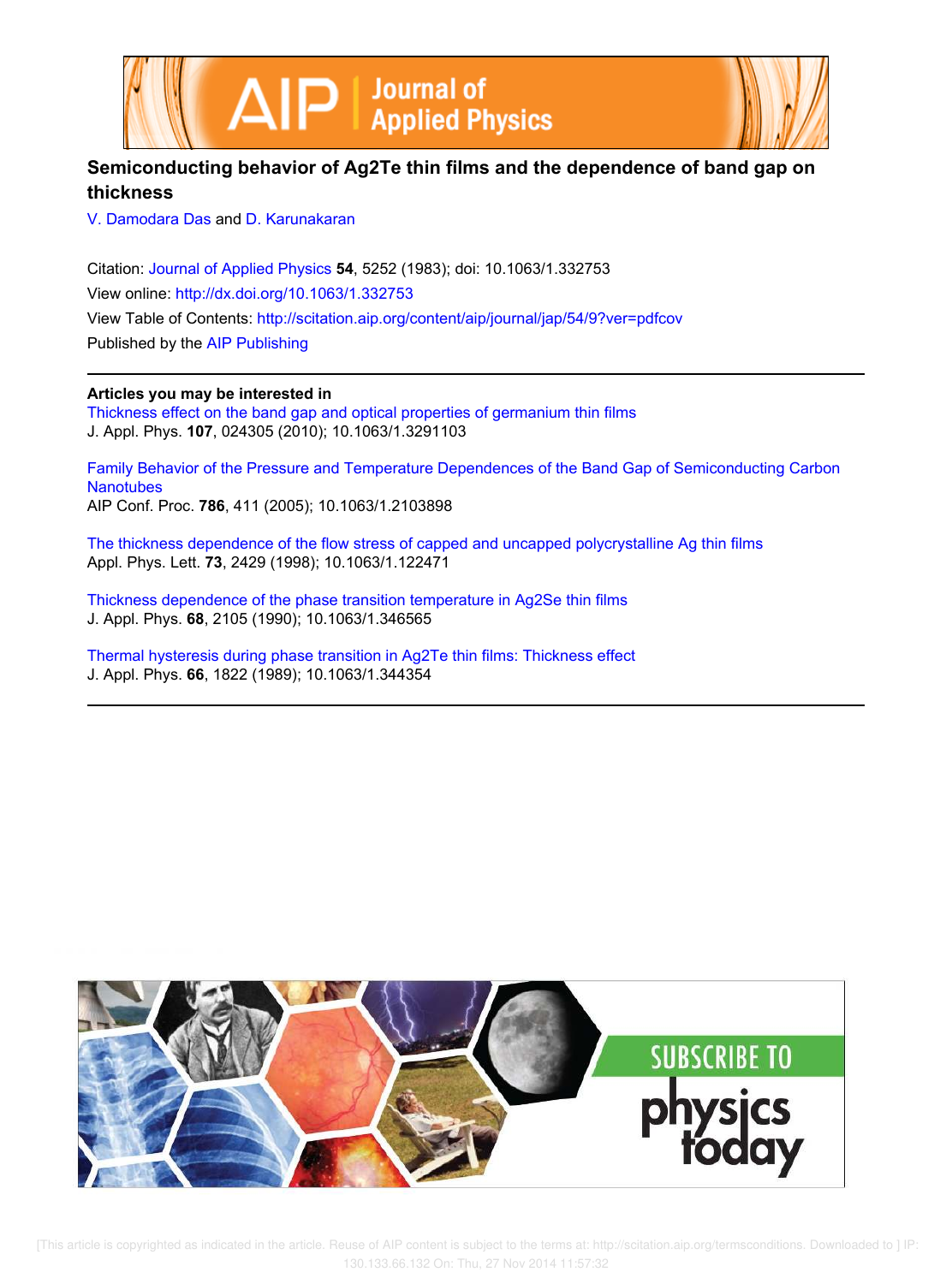# **Semiconducting behavior of Ag2 Te thin films and the dependence of band gap on thickness**

v. Oamodara Oas and O. Karunakaran

*Thin Film Laboratory, Department 0/ Physics, Indian Institute o/Technology, Madras 600 036, India* 

(Received 17 December 1982; accepted 1 March 1983)

Thin films of  $Ag_2Te$  of various thicknesses in the range 500-1500 Å have been prepared by thermal evaporation of the compound under vacuum on clean glass substrates held at room temperature. The electrical resistance of the films has been measured as a function of temperature during heating, which was carried out immediately after the film formation. The observed exponential decrease of resistance with temperature up to the transition point points to the semiconducting nature of the low temperature polymorph of  $Ag_2Te$ . The band gap of the low temperature phase is calculated for various thicknesses of the films and it is found that the band gap is a function of film thickness, increasing with decreasing thickness. The increase in the band gap, which was found to be inversely proportional to the square of the film thickness, is attributed to quantization of electron momentum component normal to film plane.

PACS numbers: 73.60.Fw, *n.80.Jc,* 81.15.Ef

#### **INTRODUCTION**

There has been considerable interest lately in the electrical properties of  $\beta$ -Ag<sub>2</sub>Te, the stable low temperature polymorph of silver telluride. The low temperature  $\beta$  phase of  $Ag_2Te$  has an orthorhombic<sup>1</sup> or a monoclinic<sup>2</sup> structure. The phase on the other hand is cubic  $(fcc)^3$  after the transition at 411 K. The structure of the alloy,  $Ag_2Te$ , an  $A<sup>T</sup>B<sup>VI</sup>$ compound has been studied by Mamedov et al.<sup>4</sup> by x-ray diffraction technique. Sharma<sup>5</sup> and Dhere *et al.*<sup>6</sup> have studied this alloy in the thin film state at various temperatures by electron diffraction technique. Electrical properties and phase-transition of  $Ag<sub>2</sub>Te$  films have also been investigated by some workers.<sup>5-7</sup> Undoped stoichiometric  $A_{g_2}Te$  has been reported to be intrinsic and *n* type.<sup>8</sup> The band-gap values of bulk  $\beta$ -Ag<sub>2</sub>Te reported in literature are conflicting. The band gap obtained by measurement of the Hall coefficient and resistivity down to about 60 K were reported by Gottlieb et al.<sup>9</sup> and by Wood et al.<sup>10</sup> as 0.025 and 0.05 eV. Later Dalven *et al.*<sup>11</sup> reported thermal energy gap at 0 K as  $(0.064 \pm 0.009)$  eV. Bottger and Meister<sup>12</sup> plotted the logarithm of the Hall coefficient versus  $1/T$  from 110 to 225 K and obtained an activation energy of about 0.032 eV assuming intrinsic conduction. Earlier work of Appel<sup>13</sup> reported a value of the room temperature energy gap to be 0.67 eV by analyzing optical properties of thin films. Paparoditis<sup>7</sup> through his measurements of electrical resistance and Hall voltage as functions of temperature on evaporated films reported a value of 0.025 eV. It seemed worthwhile, especially in view of the variation in the reported values of the energy gap, to undertake the task of finding the thermal energy gap in the intrinsic region viz., 300-450 K through the measurement of electrical resistance of evaporated thin films in the thickness range 500-1500 A as a function of temperature. In the present paper, we describe the observations of the semiconducting behavior of  $Ag<sub>2</sub>Te$  films in the intrinsic region and the thickness dependence of the band gap and give possible explanations.

# **EXPERIMENT**

Ag and Te of 99.999%-purity were used in the preparation of bulk  $Ag<sub>2</sub>Te$  alloy. The constituent elements in their stoichiometric proportion (2: 1) were melted in an evacuated quartz ampoule and maintained at a temperature of 1100 °C which is about 100 °C beyond the melting point of the compound. The sample was kept at this temperature for about 12 h. Then it was cooled and the compound annealed at 750°C for several hours and then cooled further slowly to room temperature. In this way, uniform ingot of  $Ag<sub>2</sub>Te$  was obtained. The formation of the compound was confirmed by taking x-ray powder diffraction patterns of the sample from different regions of the ingot.  $Ag_2Te$  alloy thin films of thicknesses between 500-1500 A were prepared by evaporation of the bulk  $Ag<sub>2</sub>Te$  alloy onto cleaned glass substrates, using a molybdenum boat in a vacuum of  $5 \times 10^{-5}$  Torr. The glass substrates used for film deposition were cleaned by first immersing them in chromic acid for an hour, cleaning them with detergent solution and distilled water and then drying them. They were further cleaned with isopropyl alcohol and mounted inside the deposition chamber. Thick silver contact films were deposited at the ends of the substrates before they were mounted on the substrate holder inside the deposition chamber. The lateral dimensions of the films were  $3 \times 1$  cm and the source to substrate distance was about 20 cm. The thickness was measured *in situ* using a quartz crystal monitor and the deposition conditions were maintained almost the same for all the films. In order to ensure that the composition of the  $Ag_2Te$  alloy thin films formed was that of the starting bulk alloy, films of different thicknesses were deposited individually in separate evaporations by allowing the same current to pass through the boat and by taking known quantities of the bulk alloy and completely evaporating the alloy in the boat in each deposition. The x-ray diffractograms of the films formed were taken and it was found that the prominent diffraction lines of the film and also their relative intensities compared well with those of the bulk ingot,

5252 J. Appl. Phys. **54** (9), September 1983 0021-8979/83/095252-04\$02.40 @ 1983 American Institute of Physics 5252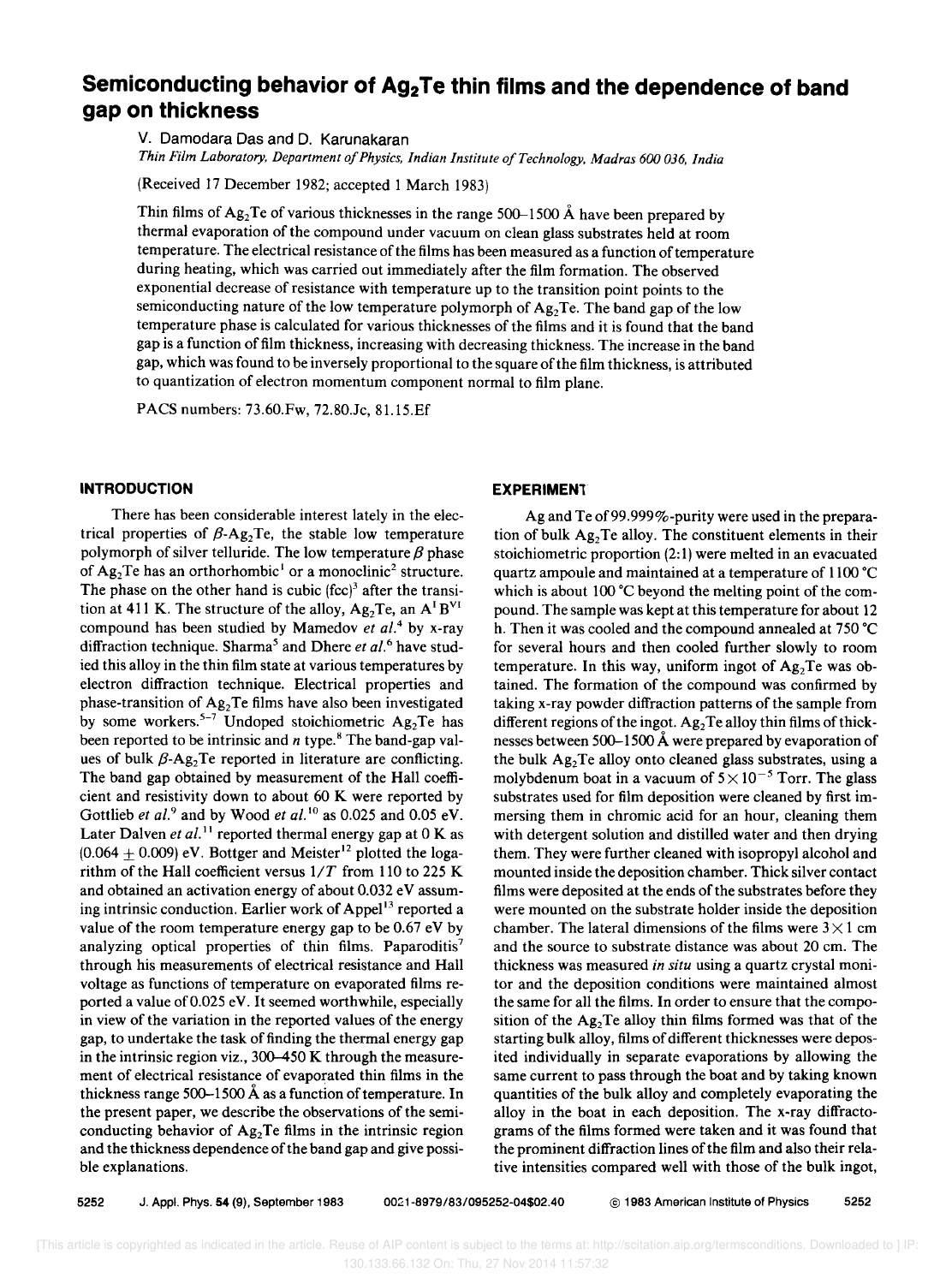thus confirming the formation of  $Ag_2Te$  films. The diffractograms also showed that the films tended to have a (010) preferred orientation and hence had a texture. This observation is also in accordance with the results of Paparoditis.<sup>7</sup> The film resistances were measured immediately after their formation as a function of temperature to an accuracy of 0.1% using predeposited thick silver films and pressure contacts using a Wheatstone's network. The films were heated uniformly at a rate of 1 K/min. The temperature of the films was measured using a copper-constantan thermocouple which was placed very close to the film on the substrate surface and almost touching it. All the measurements were made in a vacuum not less than  $5 \times 10^{-5}$  Torr in order to avoid oxidation or adsorption of gases as much as possible.

#### **RESULTS**

Figure 1 shows the variation of resistance with temperature for a  $Ag<sub>2</sub>Te$  film of thickness 730 Å in the entire temperature range studied. It is seen from the figure that the electrical resistance decreases with an increase in temperature up to a certain temperature (transformation temperature) and then it increases sharply with temperature at and around the transition point and then increases linearly with further increase in temperature. Thus, is it seen that up to the transformation temperature, it exhibits a negative temperature coefficient of resistance and then it exhibits a metallic behavior. To analyze the decrease in resistance with increas-



FIG. 1. Resistance vs temperature plot of  $Ag_2Te$  thin film of thickness 730  $\AA$  in the temperature region 300-450 K showing the phase transition, low temperature semiconducting behavior, and high temperature metallic behavior.

5253 J. Appl. Phys., Vol. 54, No.9, September 1983



FIG. 2. log  $R$  vs  $1/T$  plots for  $Ag_2Te$  thin films of different thicknesses in the low temperature semiconducting region.

ing temperature below the transition temperature, log *R* vs *l/T* plots were drawn for the above film and films of other thicknesses. Figure 2 shows these plots of  $\log R$  vs  $1/T$  for Ag2Te alloy thin films of thicknesses 480, 570, 730, 1050, and 1460 Å in the low temperature region. The linear plots of  $log R$  vs  $1/T$  for all the films show that all the films are semiconducting in the above temperature region. Since the material undergoes a phase transition at the transition temperature, the temperature range studied is the highest possible intrinsic range temperature of the specimen. Hence, it is possible to calculate the band gap from the slopes of the plots.

Table I shows the band-gap values for films of different thicknesses and Fig. 3 shows a plot of band gap as a function of thickness. It is seen from these that the band gap varies from 0.087 to 0.016 eV for different film thicknesses, the band gap decreasing with increasing film thickness. Figure 4

TABLE I. Band gap  $E_g$  for Ag<sub>2</sub>Te thin films of different thicknesses.

| Film thickness t<br>$\mathsf{(\AA)}$ | Band gap $E_a$<br>(meV) |  |
|--------------------------------------|-------------------------|--|
| 480                                  | 88.0                    |  |
| 570                                  | 65.5                    |  |
| 730                                  | 44.5                    |  |
| 1050                                 | 24.0                    |  |
| 1460                                 | 16.0                    |  |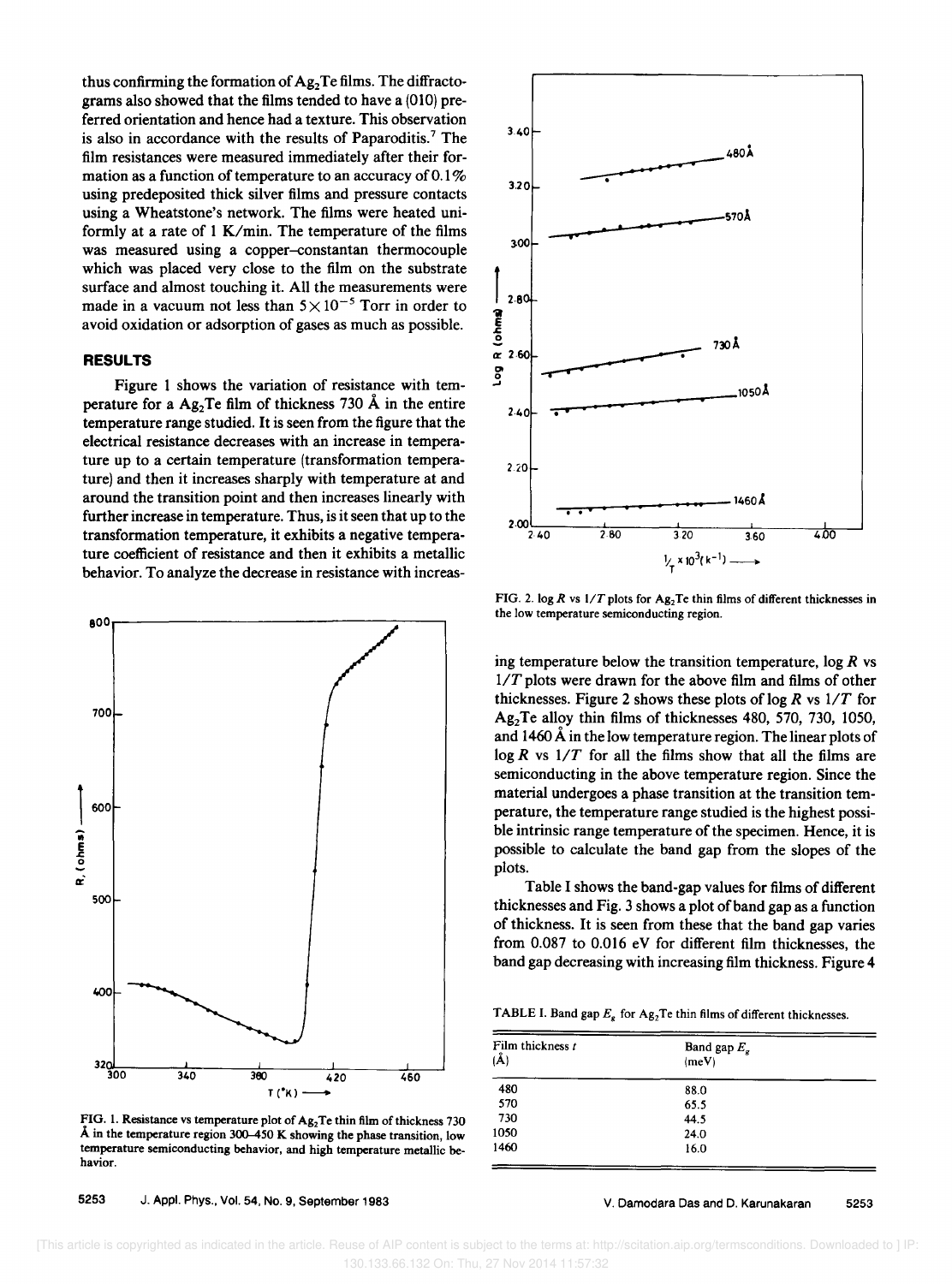

FIG. 3. Band gap  $E_g$  as a function of thickness for  $Ag_2Te$  thin films of Fig. 2 showing decrease of band gap with increasing thickness.



FIG. 4. Band gap  $E_e$ , vs  $1/t^2$  plot showing a linear relationship.

shows a plot of band gap as a function of square of inverse thickness. It is seen that this plot is linear indicating that the band gap varies inversely as square of thickness.

### **DISCUSSION**

The fact that the band gap values observed in the present films are larger than those reported for the same material in the bulk state, and the observation that the band gap is a function of thickness, decreasing with increasing thickness can be due to anyone or combined effects of the following causes: (i) the change in the barrier height due to the size of the grains in a polycrystalline film; (ii) a large density of dislocations; and (iii) quantum size effects.

We will see later that the present observations of the dependence of the band gap on thickness can be principally attributed to quantum size effects. We will first consider the first two possibilities. Slater<sup>14</sup> proposed that energy barriers are associated with grain boundaries and their barrier heights can vary because of the charge accumulation at the boundaries. According to him, the increased barrier height is given by

$$
E=E_0+C\,(X-fD)^2,
$$

where  $E_0$  is the original barrier height,  $C$  a term depending on the density of charge carriers, electronic charge, and dielectric constant of the material,  $X$  is the barrier width of about 200–300  $\AA$ , *D* is the dimension of the grain, and *f* is a fraction of the order of 1/15 to 1/50 depending on the charge accumulation, and the carrier concentration. It is known from literature<sup>15</sup> that the grain size is approximately proportional to thickness, and hence increases as thickness increases. Hence, if we replace  $D$ , the grain size, in the above expression by the film thickness *t,* we find that E should be proportional to  $(X - ft)^2$ . However, in the present observations, we find that the band gap varies inversely as the square of the thickness of the film and hence it can be concluded that the observed band-gap variation with thickness cannot be attributed to the above effect.

It is also known that a fairly large number of dislocations are created during the formation of the films and their density increases as the thickness increases up to a particular thickness, beyond which the density is practically constant. However, the dependence of the dislocation density on thickness has not been quantified and in any case the dependence is complex. It has been suggested<sup>16</sup> that when the dislocation density is fairly high as in the case of thin films, there is an increase in the band gap of a semiconductor material, because of the presence of dislocations, provided that the dislocations are separated by a distance greater than the interatomic distance. This separation arises because of the alternate dilation and compression of the lattice on two sides of the dislocation. However, the exact relationship between the dislocation density and/or their separation distance and the change in the band gap has not been established and the magnitude of the separation caused is also unknown. It is however clear that because of the complex nature of the dependence of the dislocation density on thickness and the band gap on dislocation density and the spacing, the variation of band gap with thickness due to the above effect will